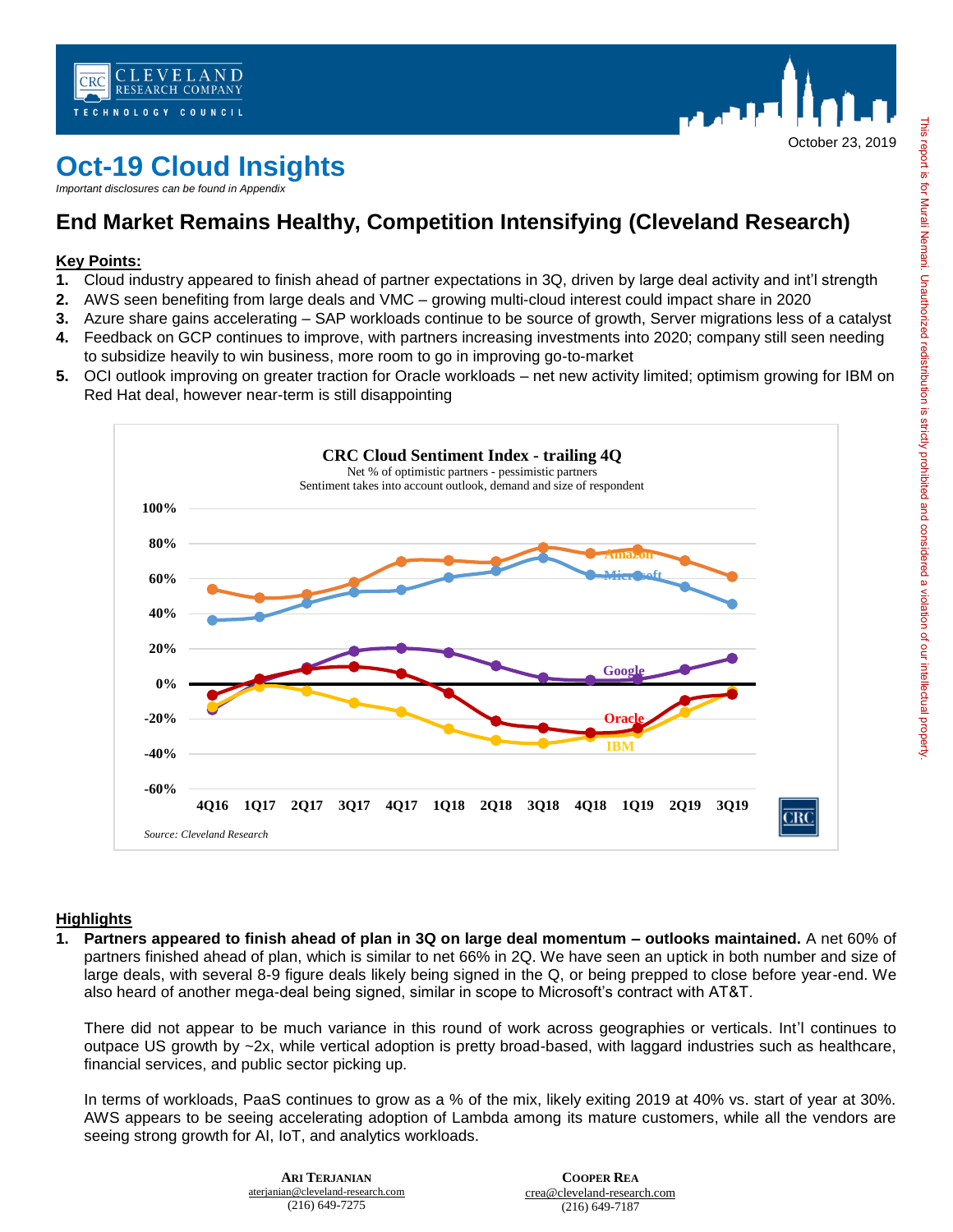



For the remainder of 2019, partners continue to expect 45-50% growth in the IaaS / PaaS market, which would be similar to 2018 growth of 50%.

Looking into 2020, we would expect some moderation in growth rates (~40%) tied to more challenging comparisons and a potentially softer IT spend environment.

**2. AWS business appears healthy near-term, with good momentum for large deals and VMC projects – competition intensifying into 2020, price cuts continuing.** Near-term, most partners we spoke with appeared to see healthy trends in their AWS business, similar to feedback in 2Q. We noted an uptick in large deal activity for AWS in the Q, with these deals likely to translate into benefit in 4Q and 2020. We hear pipeline for AWS / VMC has improved following VMware introducing partnerships with Azure, Oracle, and Google in the last 12 months.

AWS does appear to be facing increased competition into 2020, with work suggesting a higher percentage of growth coming from preexisting customers (60-70%) vs. industry average of 40-50%. We believe Microsoft primarily, and Google to a certain extent, are now winning the majority of net new opportunities in aggregate. Improved functionality of competitor offerings, along with growing desire to diversify and adopt multi-cloud / anti-Amazon.com strategies appears to be furthering this trend.

AWS appears to be taking actions to respond. The company announced two more price cuts in 3Q, bringing 2019's total price cuts to 8, double that seen in 2018.

In addition, we hear the company is reaccelerating its data center investments in 2H19, and expected to reaccelerate hiring and go-to-market funding in 2020, with specific emphasis on SAP. We also hear the company is upping funding for competitive workloads, primarily Windows and Oracle databases.



**3. Azure poised for upside driven by share gains and large SAP workloads; server business seen benefitting from pull forward refresh activity.** Discussions suggest that Azure continues to see the most degree of upside in the Microsoft portfolio. Feedback suggests Azure exceeded expectations in Sep-19Q driven by share gains, strong cloud end market, and large SAP workloads.

Microsoft appears to be gaining share vs. AWS as Azure appears to be growing as a % of pipeline for partners. Azure performance sounds strong across geos, but share gains may be most pronounced in Europe due to the market being less penetrated by AWS.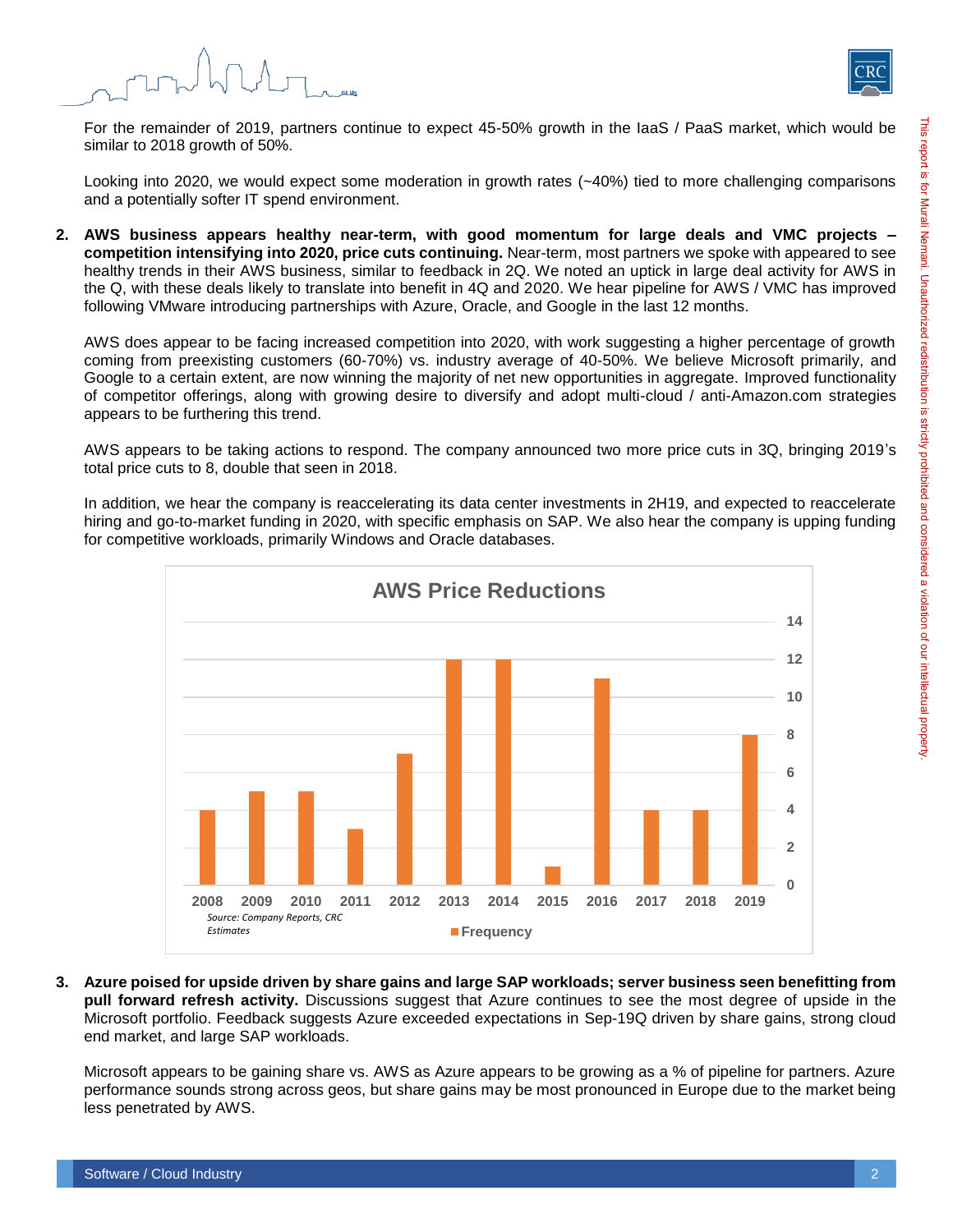



We continue to hear of Azure momentum around SAP workloads and the large opportunity here. These deals tend to be large in nature (\$10m+) and we hear Microsoft is winning the majority of new SAP workloads. We see a long runway for these projects over the next 5-10 years as our work suggests ~5% of SAP workloads in public cloud right now could go to ~25-30% over that span.

Partners continue to be optimistic on remainder of FY20 with Azure calling for consistent Y/Y growth rates. We see potential for margins to improve as well as we are hearing a growing portion of cloud adoption is around higher margin workloads like AI, IoT, PaaS, containers, and serverless.

Looking at Server, our work in 1Q20 suggests that Microsoft is seeing a benefit from pull forward ahead of end of support for Windows Server 2008 in January 2020. Partners also are still seeing SQL Server 2008 end of support (July 2019) being a catalyst for refresh. Our research suggests a lot of customers are upgrading to Server 2016 and remaining on-premise vs. moving to cloud (not as much benefit to Azure as expected). Partners still believe the runway for refresh activity will continue to into 2020 as we estimate more than 30% of customers are still on Windows / SQL 2008 or older.

**4. GCP seeing further progress in cloud market, still needing to subsidize heavily to win deals.** Our work suggests GCP has continued to see growing adoption in partner practices, performing more in-line to ahead of expectations vs. prior trend of underperforming expectations. The company announced on their 2Q call they had achieved a \$8B annual run rate, though this figure includes G Suite.

Our work suggest GCP's win rates are improving for net new opportunities, likely closer to 10-15% vs. prior trend of 5- 10%. GCP's current market share is estimated at 10%. This comes as Thomas Kurian has taken over earlier in 2019. Since taking over, we have seen several meaningful sales hires (lots of ex-SAP) as well as partnerships being formed with other tech vendors. There is still lots of work to be done from a partner and commercialization of product perspective, however the company is moving in the right direction.

While AWS and Azure are likely each in most of the F500 / large enterprise accounts, GCP penetration is closer to 20- 30%. We are hearing growing pockets of large customer wins, including financial services, retail, tech / media, and pockets of public sector. Google appears to be doing better in geos / verticals that are earlier from a cloud adoption perspective. We also hear their win rates are more favorable for AI / analytics based workloads, with growing interest for their solutions around big data (Teradata / Netezza) migrations.

We hear the company is attempting to leverage its installed base of advertising partners and customers, offering incentives for customers leveraging their ad tools to use GCP, as well as building technical integrations as well. Google appears to be looking to use the combination of their ad and cloud data analytics tools to position for the coming CDP (customer data platform) opportunity.

**5. Demand for Oracle Cloud improving, remains constrained to Oracle customers – IBM hopes improving around Red Hat, actual demand underwhelming.** Our work has noted a continued uptick in sales for Oracle Cloud, primarily OCI (Oracle Cloud Infrastructure). We hear Oracle customers are increasingly using OCI for migrating on-prem apps (PeopleSoft, JD Edwards) as well as Exadata-hosted workloads, vs prior keeping on-prem or moving to AWS / Azure.

**Traction for Oracle in net new applications remains limited, given inferior functionality / data center availability as compared to the hyperscale providers.** Oracle is accelerating their data center roll out global through 2020, however they are still expected to be behind Amazon, Microsoft, and Google. Poor history with customers around licensing practices as well as the first-generation of their cloud offerings is also hampering demand.

For IBM, discussions indicate the company is beginning to reenter RFPs / discussions around cloud, primarily due to their having closed the Red Hat acquisition. IBM appears to be making the right moves out the gate for Red Hat, leaving them largely independent, and phasing out ICP in favor of OpenShift. Despite these moves, underlying demand for IBM Cloud (Blue Mix, SoftLayer) remains disappointing.